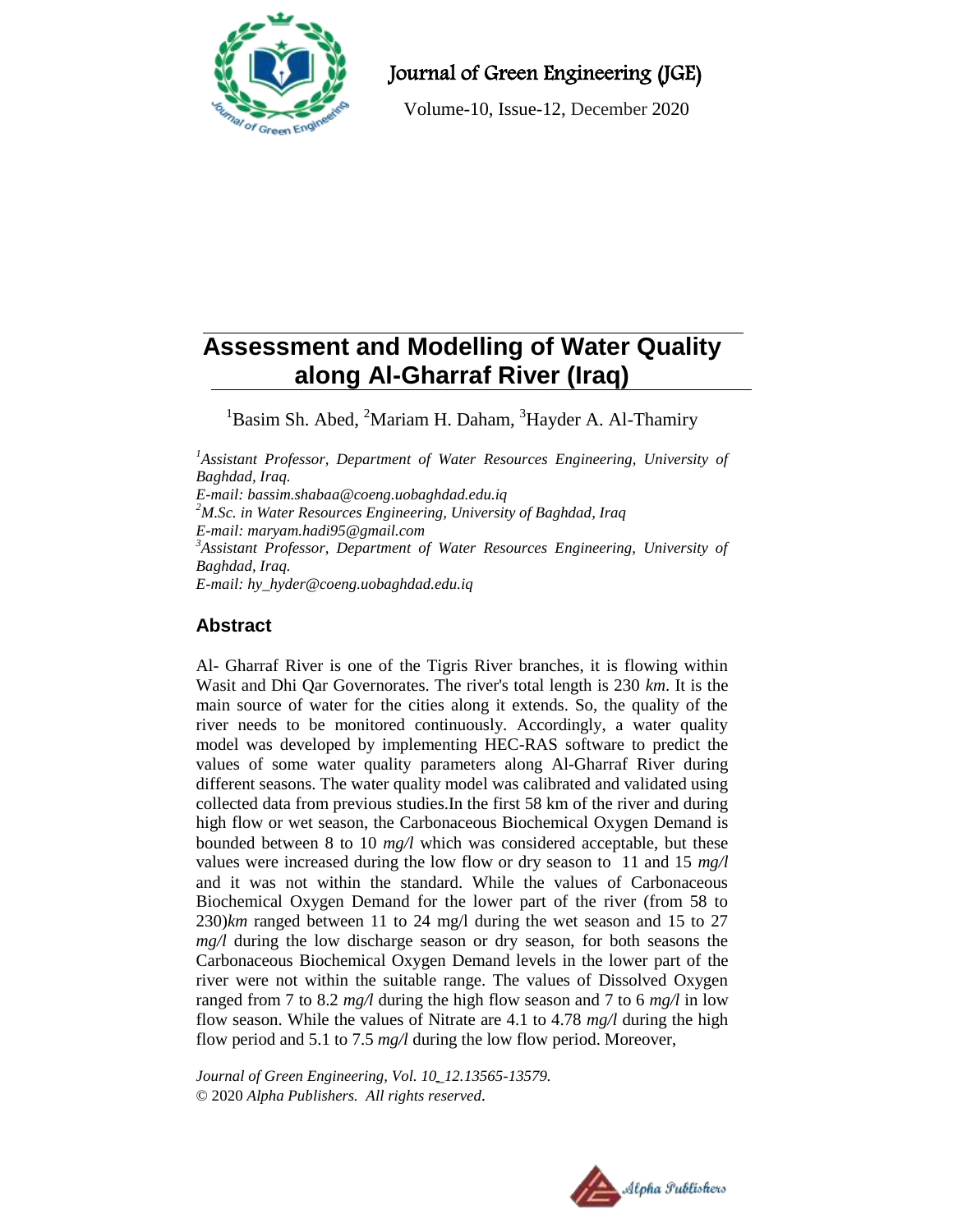the values of Phosphate are ranged from 0.13 to 0.62 *mg/l* during the high flow period and 0.2 to 0.72 *mg/l* during the low flow period. In general, the values of Dissolved Oxygen, Nitrate, and Phosphate were within the allowable limits in all seasons.

**Keywords:** HEC-RAS Simulation, Water quality, Gharraf River, CBOD, DO,  $NO<sub>3</sub>$ ,  $PO<sub>4</sub>$ .

## **1 Introduction**

Monitoring and managing the water quality in the rivers is considered a growing challenge nowadays due to the great numbers of the used chemicals daily in our lives. The water quality assessment requires an investigation of the pollution indicators in the stream and management of it by testing the gathered samples from different locations of the river in the laboratory to measure the concentration of parameters and comparing the values of the results with the typical standards to estimate whether the river in these locations is polluted or not. There are different approaches to assess the quality of water in rivers like water quality modeling, which occurs by implementing a model using software, the water quality model predicts the location and the value of pollutants by using mathematical methods like the finite difference method. Taralgatti et al., 2020, developed a Water Quality Model in Bhima River located in India by implementing HEC-RAS software. The length of the study reach was 800 *km* divided into five stations, the samples were gathered at these stations during 2017. The results of WQM showed the water quality of the river was within the acceptable limits**.**  (Daham and Abed, 2020) developed a one-dimensional sediment transport model by implementing HEC-RAS software version 5.0.4 for the upper reach of Al-Gharraf River that extended from Kut to Hay City. 13 stations were distributed equally to collect the sediment samples for a period extended from February 2019 to July 2019. First, The hydraulic model was calibrated and the value of Manning roughness in steady-state for the river was 0.026, then the sediment model was calibrated during different periods, after that, the model was simulated to predict the sediment capacity values during different periods for both assumed and real values of flowrates.(Daham and Abed, 2020) developed one and two-dimensional unsteady-state hydraulic models by implementing HEC-RAS software version 5.0.4 in the selected reach of Al- Gharraf River that lies between Kut and Hay City. The hydraulic models were calibrated and validated to estimate the Manning roughness value for the unsteady state in the river, and it was equal to 0.025. (Al-Husseini and Alsalman, 2020) assess the water quality in Al- Gharraf River in Dhi Qar Governorate, the length of the study reach was 59 *km* located between Qalat sukar and Shatrah Town that divided into five stations, the samples were gathered monthly from March 2018 to March 2019. The concentrations of the analyzed samples showed that Al- Gharraf River

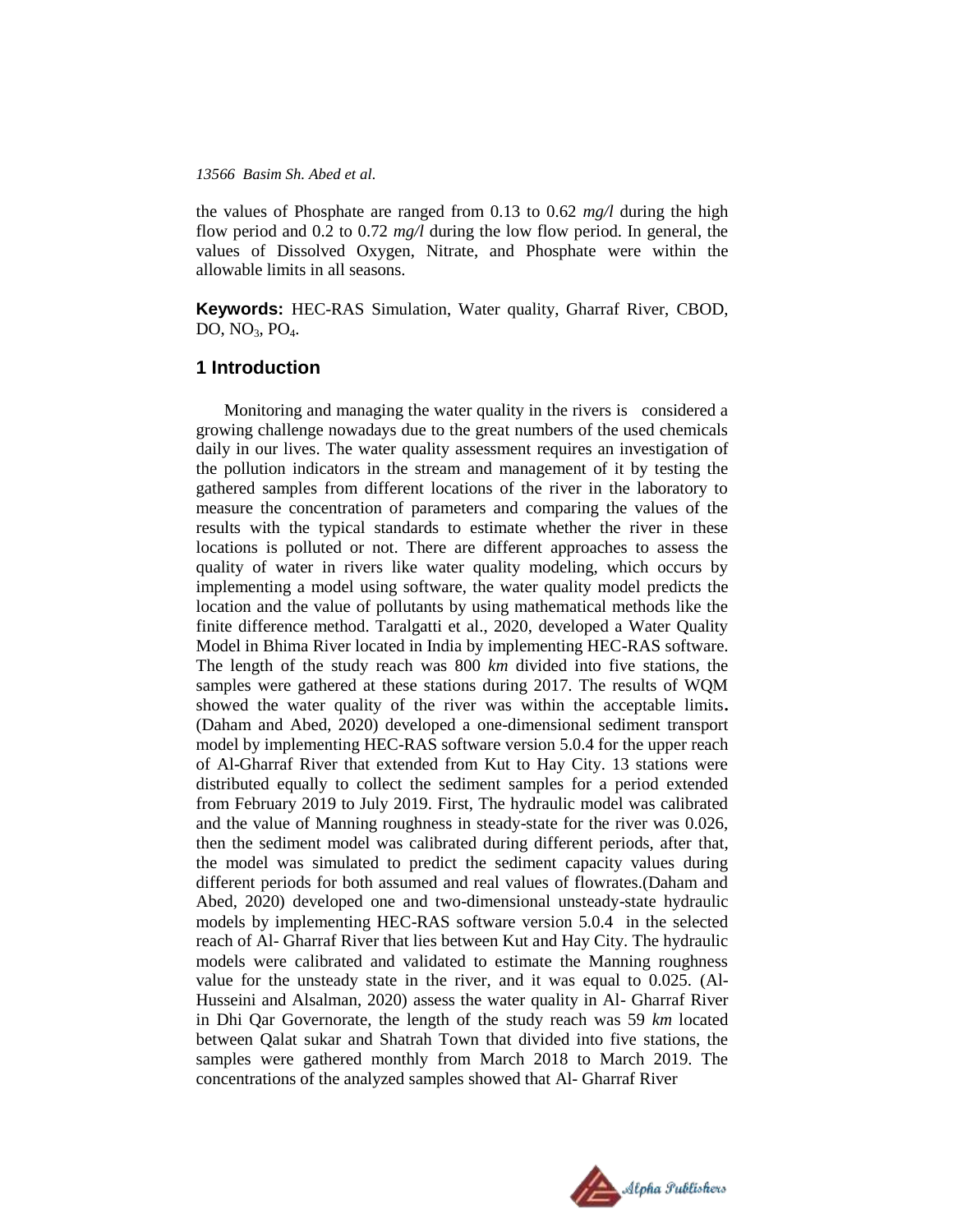was polluted in the selected region of the river. (Ewaid *et al*., 2020) assess the water quality index for the Tigris River and its branches using principal component analysis (PCA) and the information of 27 parameters. The WQI was classified as good for Diyala, poor for Al- Gharraf River, and bad for Shatt Al-Arab. (Butler and Ford, 2019) assess the water quality in a mininginfluenced watershed in Colorado. 14 stations were distributed along the site to evaluate the TDS and TSS concentrations values, also to develop relationships between total dissolved solids and total suspended solids. (Mohammed, 2018) simulated the one-dimensional hydraulic model by implementing HEC-RAS software version 5.0.3 in the upper reach of Al-Gharraf River. The estimated values of Manning roughness for steady-state were ranged between 0.025 and 0.027 while for unsteady-state were ranged from 0.024 to 0.026.( Mirza and Nashaat, 2018) assess the water quality of Al- Gharraf River in Wasit province, the reach length was 50 *km* divided into five stations with a distance interval equal to 10 *km*, and the water quality samples were collected monthly during 2016.The results of laboratory tests showed that water quality in the river was poor. (Al-dabbas *et al.,* 2018) evaluated Al- Gharraf River Water's ability for different Uses.Seven stations were selected to collect samples along the river near the important cities for both the wet and dry seasons of 2017. The laboratory results showed the high concentrations of hardness due to the sewage discharge into Al-Gharraf River in these seven stations. (Ewaid and Abed, 2017)evaluated the water quality index for Al- Gharraf River by collecting 11 parameters from the selected five-station that distributed along the river during 2015. Overall the WQI for Al- Gharraf River was classified as poor (Ewaid, 2017) assess the water quality of Al- Gharraf River by gathering samples at 10 stations distributed along the river during the year 2015. The CBOD annual values for the first three stations located between Kut and Hay City were within the standard, while these values for the last seven stations were not within the criteria values during both seasons. The DO values, PO4, and NO3 values were within the accepted limits of Iraqi standards for river health. (Ewaid, 2016) evaluated the WQI for Al- Gharraf River using data of 17 parameters gathered from the selected five stations spread along the river during 2013- 2014. The water of Al- Gharraf River was poor for drinking and aquatic life and fair for irrigation. (Maatooq *et al.,*2016) developed an empirical formula for estimating sediment rate using the SPSS program in Al-Gharraf River for the reach located between Al-Nasar City and Badaa Regulator. The length of the study reach was 14 *km* that divided into 13 stations, at each station the required information was gathered. (Hubert and Wolkersdorfer, 2015) evaluated the water quality of mine waters in South African. The conversion factor was established between electrical conductivity and total dissolved solids by using the data of 45 water quality samples collected from 2000 to 2013[1-14].

The present research aims at assessing the water quality in Al- Gharraf River by calculating the values of CBOD, DO,  $PO_4$ , and  $NO_3$  during different

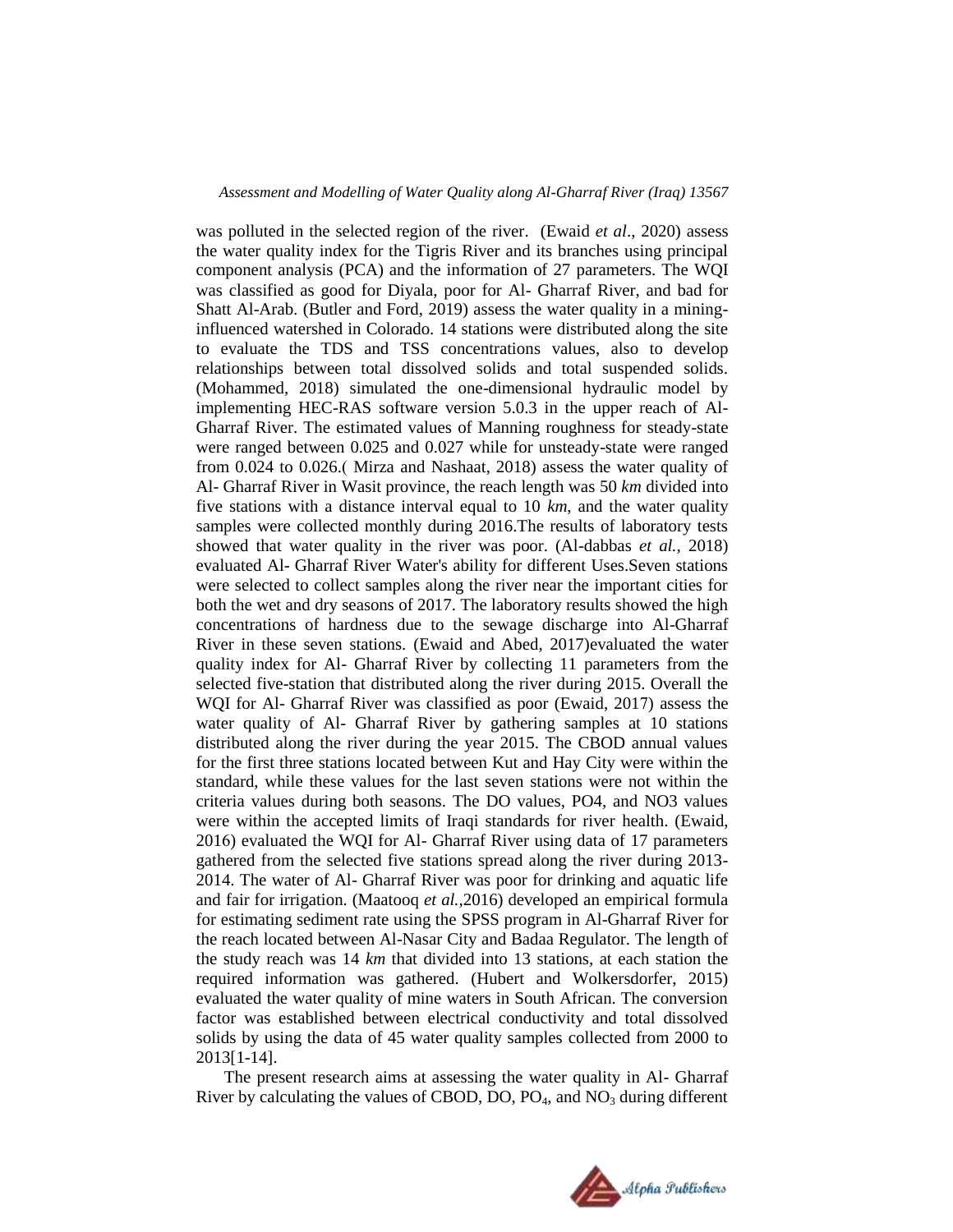periods, which occurs by comparing these values with measured values for the accuracy of the implemented HEC-RAS model.

# **2 Study Area**

Al- Gharraf River is one of the greatest branches of Tigris River, it extends from Wasit province to Dhi Qar Governorate with a total length equal to 230 km, the width and the depth of the river ranged from (50 to 200) *m* and (3 to 7) *m* respectively. Al- Gharraf River is an essential source of water for the cities located in the south of Iraq, the operation flowrate varied from 300  $m^3$ /s at Gharraf Head Regulator to 45  $m^3$ /s at Badaa Regulator. The length of the study reach begins upstream of the river near Kut City and ends downstream of the river near Gharraf City, the total length of Al-Gharraf River was divided into ten stations distributed at the important cities, Figure1 shows the layout of the river. The first three stations are located in the upper reach between Al Kut and Hay Cities, the fourth to sixth stations are located near Al-Fajr City, Qalat sukar City, and Rifai City respectively. The seventh to the tenth stations are located near Al Naser City, Badaa Head Regulator, Shatrah City, and Gharraf Town, respectively.



**Figure 1 S**elected Stations Along With Al- Gharraf River using Arcmap (10.2)

# **3 Water Quality Model**

The water quality model (WQM) development requires information on geometry data, hydraulic data, and water quality data. In this study, the WQM was simulated by implementing HEC-RAS software version 5.0.4. The Hydrologic Engineering Center's /River Analysis System, HEC-RAS, was developed to serve the United States Army Corps of Engineers, and it was upgraded in 2016 to simulate One and Two-dimensional flow calculations. This section will describe the material data and used methods to develop WQM[15].

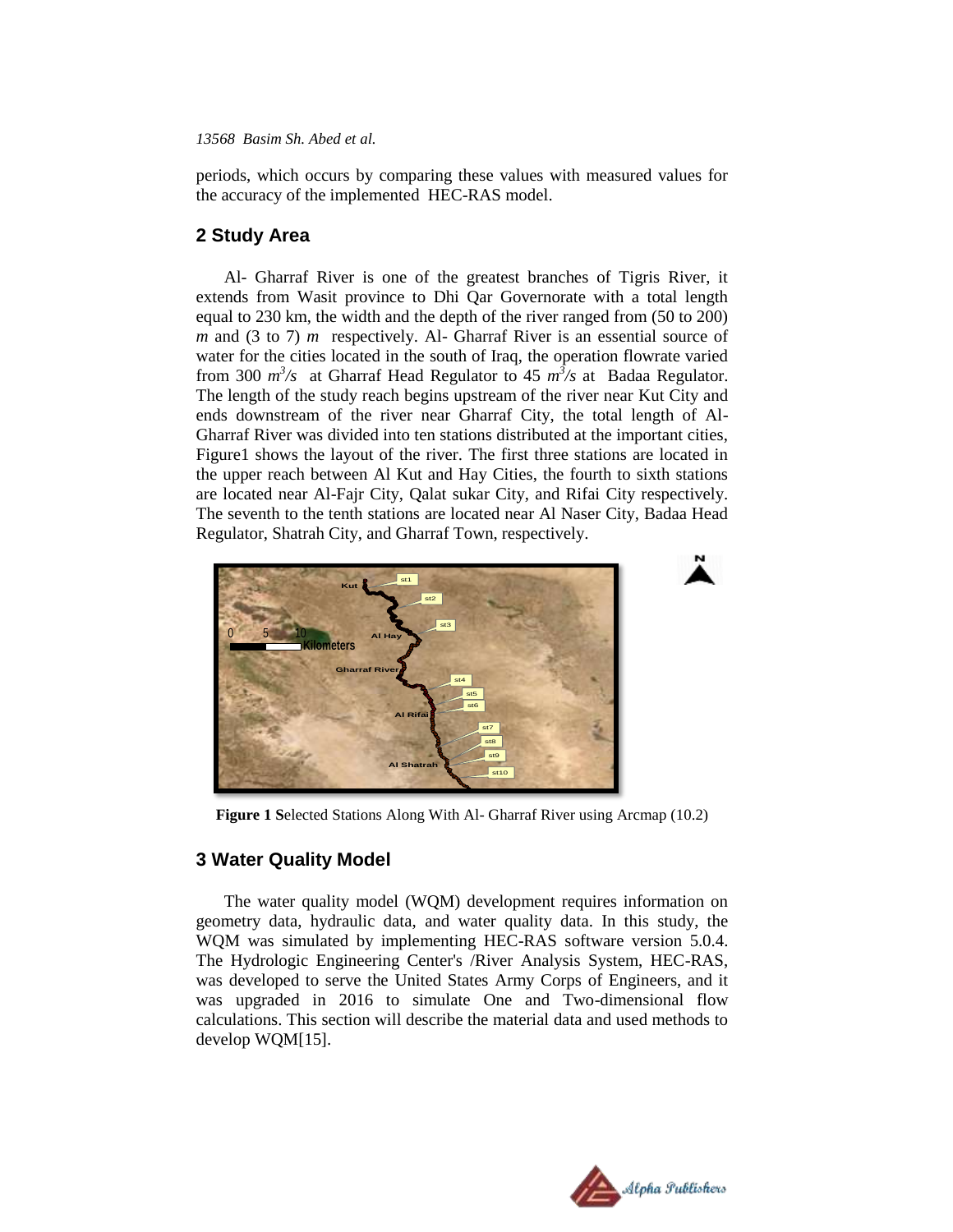*Assessment and Modelling of Water Quality along Al-Gharraf River (Iraq) 13569*

#### *3.1 Geometry Data*

The simulation of the one-dimensional hydraulic model needs the geometric data of Al-Gharraf River within the study area. The data include the coordinate data of the river and the data of the available cross-sections, in this study 46 cross-sections were distributed along the river with distance interval of 1 to 5 *km*, the survey data of cross-sections were measured by [16] and [13]**.** Figure 2 shows the one-dimensional river scheme in the geometry window of HEC-RAS software.

#### *3.2 The Steady Flow Data*

The flow profile is generated by selecting the type of flow regime and the suitable value of Manning coefficient for the river, also it requires the hydrological data which includes the information of discharge and water levels. The flow regime type in Al-Gharraf River is subcritical flow and the Manning coefficient value for steady-state is equal to 0.026[2]**.** The discharge and water levels data in this study were measured by[16] and [13].



**gure 2** The one-dimensional river scheme in HEC-RAS geometry window

#### *3.3 Water Quality Data*

The WQM requires the time-series of the temperature data of the river, chemical nutrient concentration such as CBOD, DO,  $NO<sub>3</sub>$ , and  $PO<sub>4</sub>$ , also meteorological data such as (atmospheric pressure, Air Temp., Humidity, Cloudiness, and Wind Speed). In the present study, ten stations were selected and separated along the river and the water quality data of the chemical nutrient concentration and temperature of the river at these were collected from previous studies [10][11]. The meteorolowere taken from **[17].**

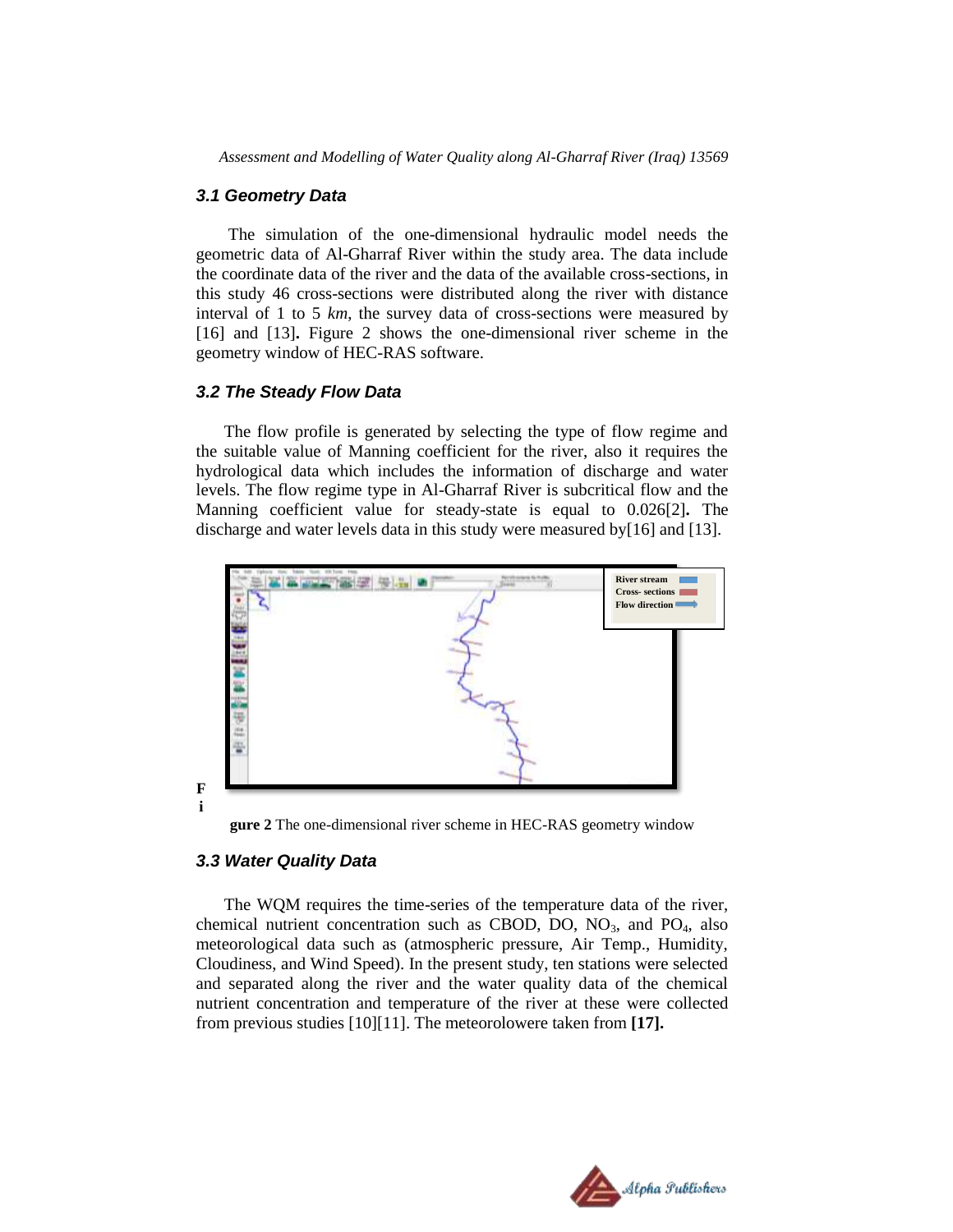#### *3.4 Method Used*

A one-dimensional water quality model was developed by implementing HEC-RAS software which solves the dispersion equations using the numerical method (explicit method). The following equation is the advection-dispersion equation in one direction: (Brunner, 2016):

$$
\frac{\partial}{\partial t}(V\Phi) = -\frac{\partial}{\partial t}(Q\Phi)\Delta x + \frac{\partial}{\partial x}\left(\Gamma A \frac{\partial \Phi}{\partial x}\right)\Delta x \pm S \quad (1)
$$

Where:  $V =$  The cell volume,  $m3.$   $\Phi$  = concentration of chemical nutrient such as NO<sub>3</sub>, PO4<sub>,</sub> CBOD and DO,  $kg/m^3$ .  $Q =$  Flowrate, m3/s.  $\Gamma =$  dispersion coefficient, m2/s.  $A =$  Area, m2.  $S =$  discharge of chemical Nutrient (Sources or sinks), *kg /s*.

The second equation is the Water Temperature (Heat) transport in source and sinks terms: (Brunner, 2016):

$$
Heat, \frac{source}{sink} = \frac{q net \times As}{\rho w \times cpw \times V}
$$
 (2)

Where:  $q$  net = the net heat flux located in the air-water interface,  $W/$  $m^2$ .  $\rho w$  = water density,  $kg/m^3$ .  $cpw$  = Specific heat of water, *J/ kg °C.* As = surface area of cell,  $m2.V =$  The cell .The WQM contains constants that represent the chemical and physical reactions between the represented components and it is called parameters, there is a parameter for each simulated chemical nutrient and the values of these parameters were obtained from [18]. There are previous studies related to WQM by implementing QUAL2K software which also estimated the parameters' values of chemical nutrients such as [18-23] . Table 1 Illustrate the used parameters in the WQM in the present study.

| Symbol<br>of<br>paramet<br>er | Definition of<br>parameter  | Units       | Value    | Calibrated<br>Values | Temperatur<br>e<br>Correction<br>Coefficient(<br>$\theta$ |
|-------------------------------|-----------------------------|-------------|----------|----------------------|-----------------------------------------------------------|
| $K_I$ *                       | Deoxygenationrate<br>(CBOD) | $day^{-1}$  | 0.02     | 0.02                 | 1.047                                                     |
| $K_2^*$                       | Reaeration rate (DO)        | day         | $\Omega$ | $\Omega$             | 1.024                                                     |
| $K_3$ *                       | (Settling rate)CBOD         | $-1$<br>day | 0        | $\Omega$             | 1.024                                                     |
| $\beta_i^*$                   | Rate constant $(NO_3)$      | $day^{-1}$  | 0.20     | 0.20                 | 1.047                                                     |
| $\beta_4$ *                   | Rate constant $(PO4)$       | $day^{-1}$  | $0.01 -$ | 0.01                 | 1.047                                                     |
|                               |                             |             | 0.70     |                      |                                                           |

**Table 1** The used parameters in the WQM of HEC-RAS software

# **4 Model Validation**

The WQM was calibrated using collected data of nutrients  $(NO<sub>3</sub>, PO<sub>4</sub>)$ 

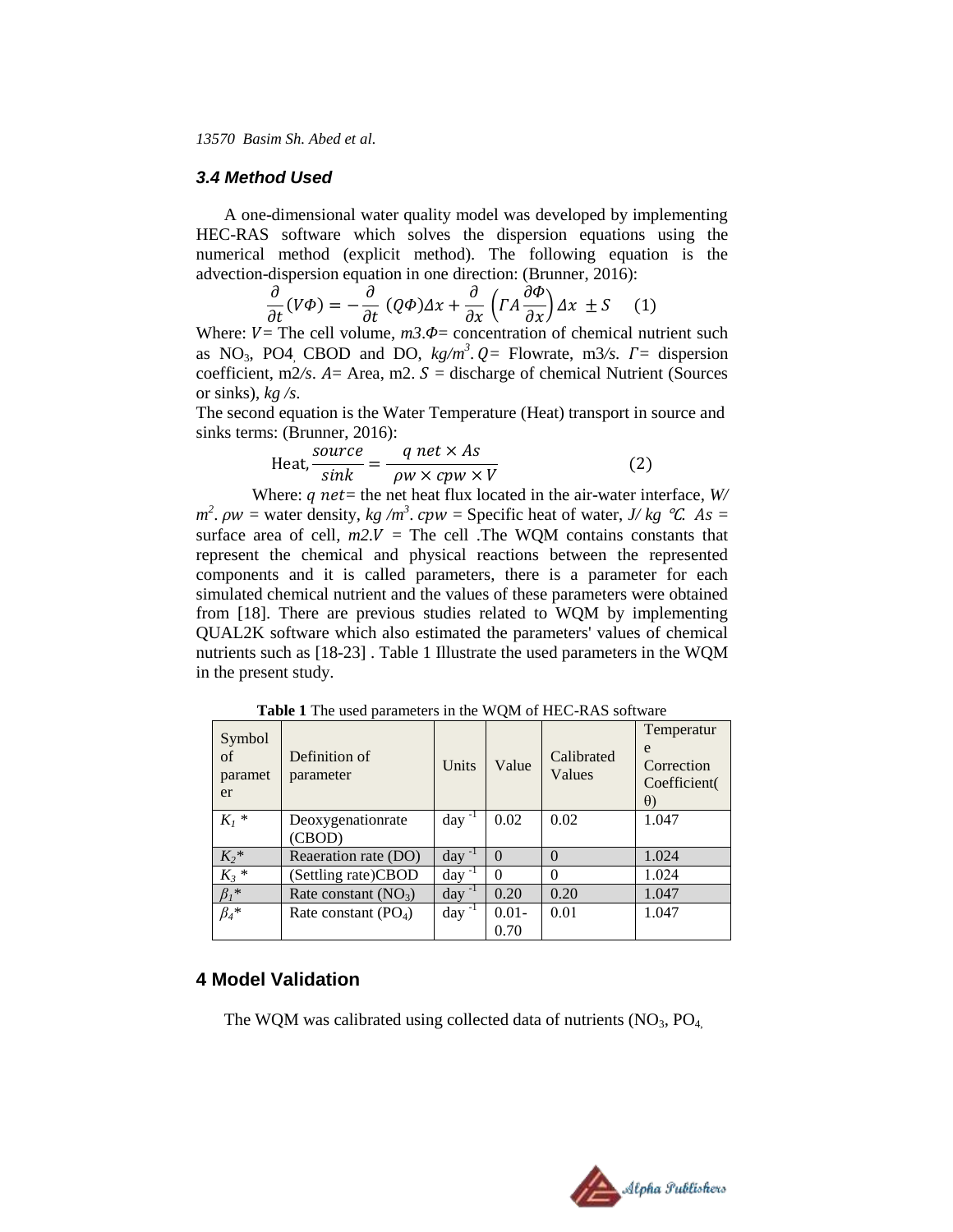CBOD and DO) from previous studies in the selected ten stations distributed along the river [10,11]. The calibration process was conducted by simulating the model during different conditions for the accuracy of the developed model during the period extended from February to May 2015 using the measured values of flowrates along the river which varied from 230 *m 3 /s* at the first station to 40  $m^3$ /s at station number ten, then the simulated values of NO3, PO4, CBOD, and DO were compared with the measured data to estimate the values statistical indicators.Figure 3 shows the calibration of the WQM.





 **A:** PO<sup>4</sup> values at the rivers stations **B:** CBOD values at the rivers stations



**C:** DO values at the rivers stations **D:** NO<sub>3</sub> values at the rivers stations



The calibration results of WQM showed that the determination coefficient value and RMSE value for PO<sub>4</sub> and NO<sub>3</sub> were 0.95 and 0.2 mg/l respectively while the values of RMSE and  $R^2$  for CBOD were 0.5  $mg/l$  and 0.94 respectively, also the values of RMSE and  $R^2$  for DO were 0.1  $mg/l$  and 0.96 respectively. The model was validated by simulating the WQM from

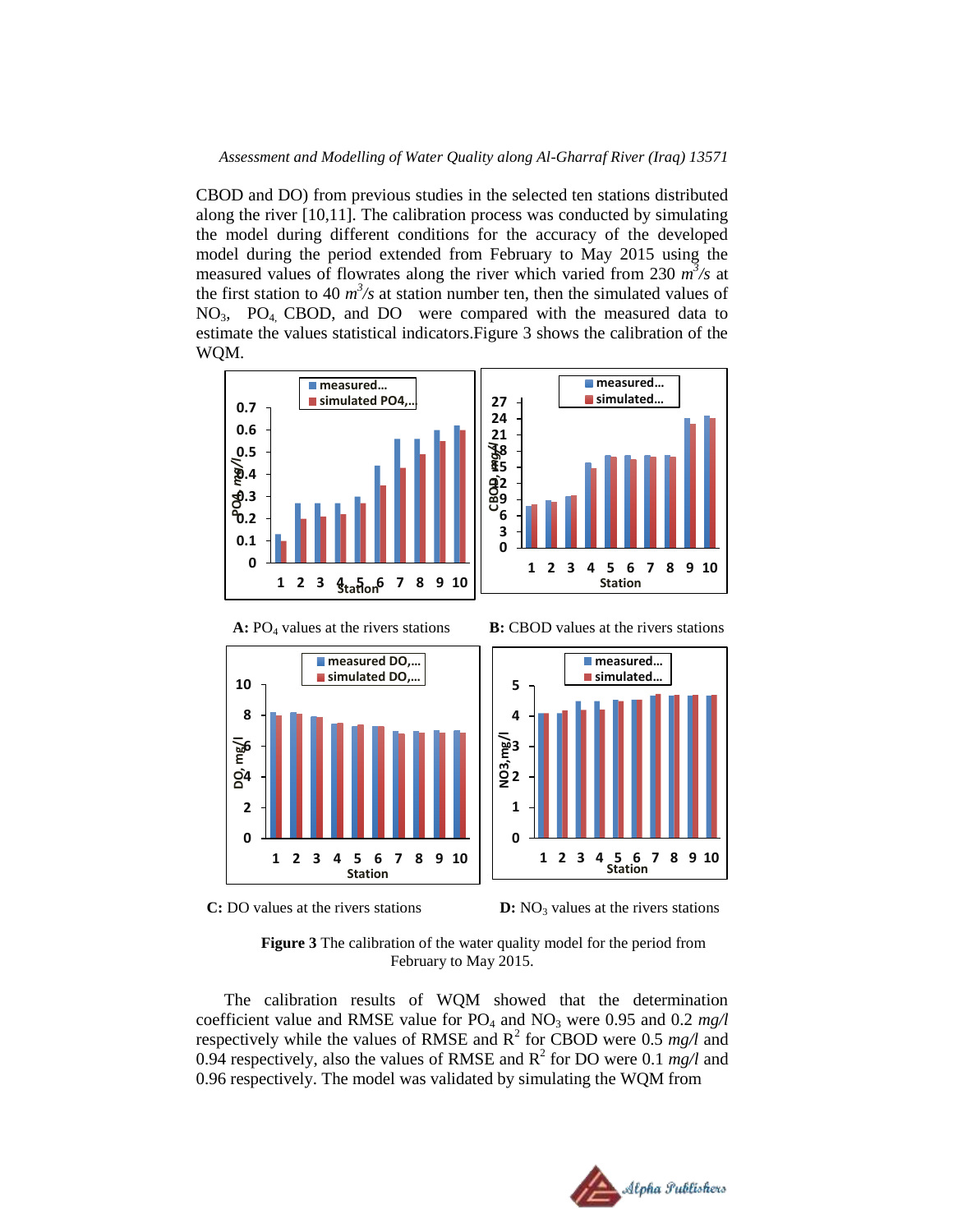Jun to October 2015, and the values of the measured flowrate were 190  $m^3/s$ at the first station to 34  $m^3/s$  at the last station The validation of WQM is shown in figure (4).







**Figure 4** The validation of WQM for the period from Jun to October 2015

The validation results of WQM showed that the determination coefficient  $(R^2)$ value and RMSE value for PO<sub>4</sub> and CBOD were 0.98 and 0.1  $mg/l$ respectively. Also,  $R^2$  and RMSE for DO were 0.97 and 0.2  $mg/l$ respectively, for NO<sub>3</sub> the value of RMSE was 0.2  $mg/l$  and the value of R<sup>2</sup> was 0.96.

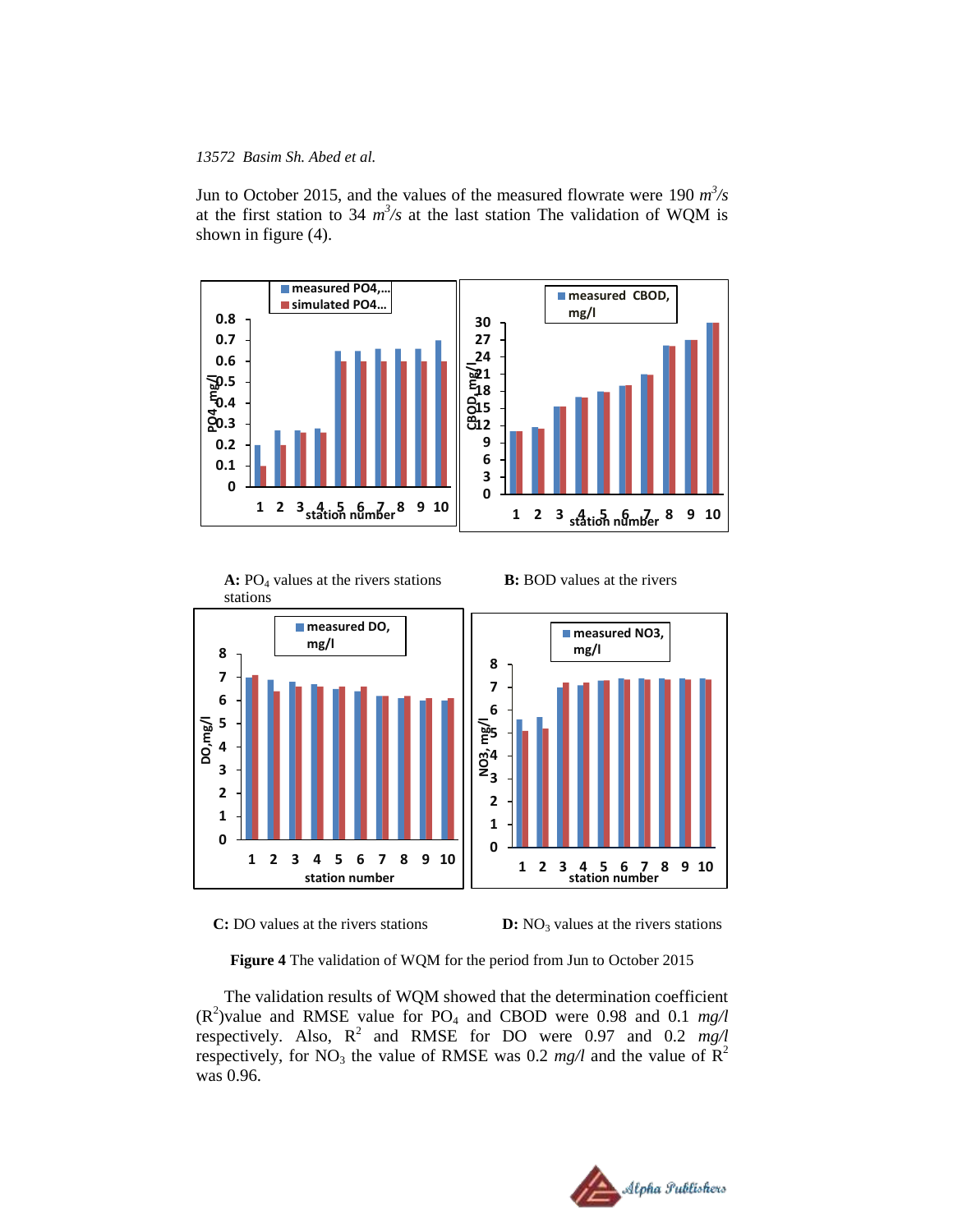#### **5 Model Simulation with Different Operational Cases**

The process of river assessment requires representing the river during different possible operational flowrate for different periods. In this study, the WQM was simulated during the dry and wet season using the measured flowrate values for Al-Gharraf River. For the wet season, the value of flowrate upstream of the river was 250  $m^3$ /s, and downstream of the river was  $45 \frac{m^3}{s}$ . While for the dry season the used values of flowrate at the upstream and the downstream of the river were 190  $m^3/s$  and  $3\overline{4}$   $m^3/s$ respectively**.**Figures 5, 6, 7, and 8 show the concentration of CBOD, DO, NO3, and PO<sup>4</sup> respectively in Al- Gharraf River during the wet and dry seasons.



**gure 5** The values of CBOD in Al-Gharraf River during the high and low flow periods (seasons).

 The CBOD for the first three stations located between Kut and Hay Cities ( for a distance between 0 to 58 *km*) were ranged between 8 to 10 *mg/l* for the wet season which considered within the allowable limits of CBOD in the river according to [25] while for the dry season, the CBOD values at the first three stations ranged from 11 to 15 *mg/l*, which were not within the typical values of CBOD in the river( the CBOD value must be less than 10 *mg/l*). The CBOD values for the downstream part of the river located within Dhi Qar Governorate (for a distance located between 58 to 230 *km*) ranged between 11 to 24 *mg/l* in the high flow season and 15 to 27 *mg/l* in low flow season, for both periods the CBOD in the last part of the river were not out the suitable range. Therefore Al-Gharraf River within Dhi Qar Governorate is considered as polluted in all periods or seasons.

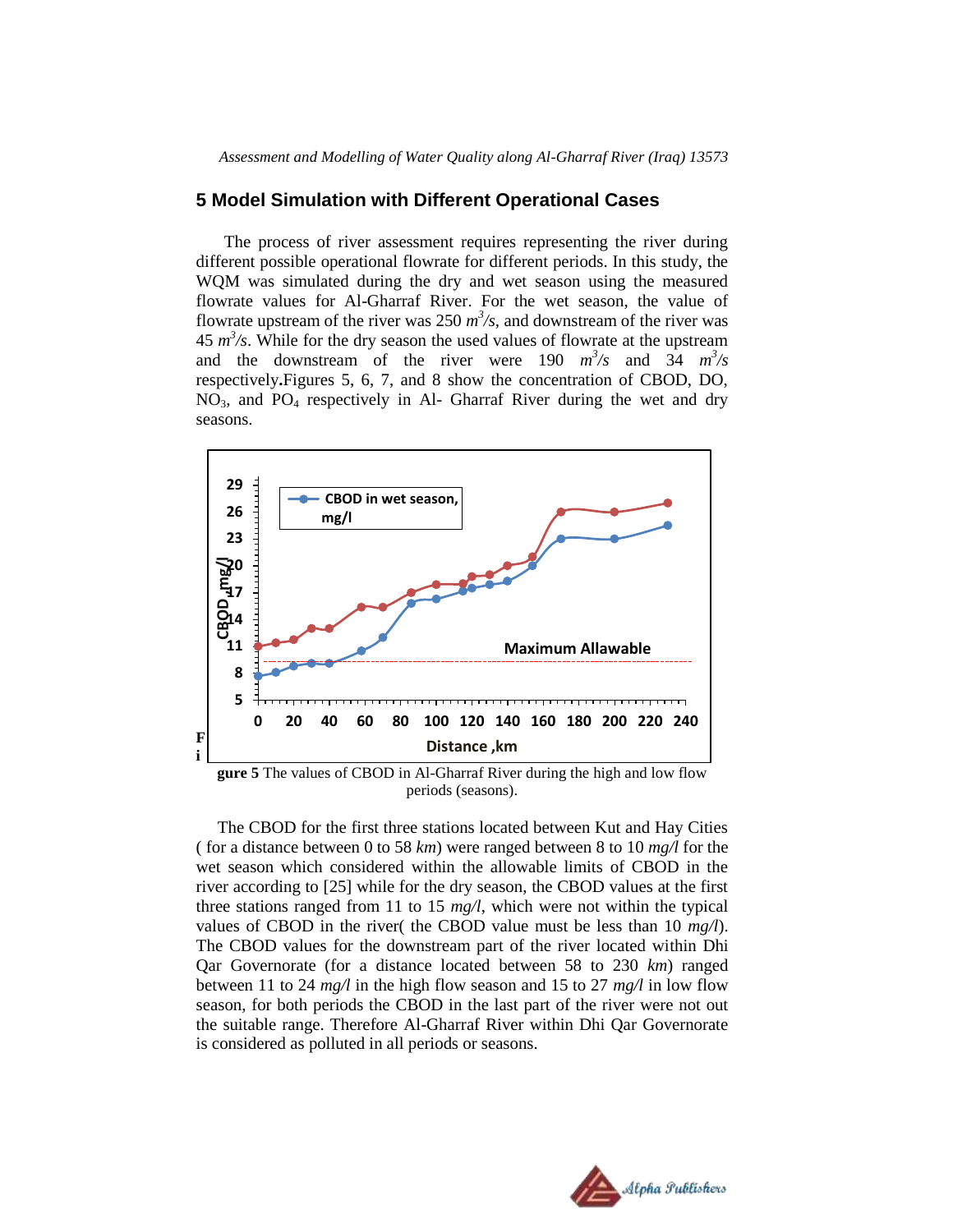

**Figure 6** The values of DO in Al- Gharraf River during the wet and dry season

 From figure 6 the values of DO during the wet season ranged between 8.2 *mg/l*, upstream of Al- Gharraf River to 7 *mg/l*, downstream of the river. While during the dry season the values of DO ranged from 7 *mg/l* upstream of the river to 6 *mg/l* downstream of the river. The values of DO continue to decrease towards the lower part of Al- Gharraf River. However, the values of DO for both seasons were within the acceptable values according to [25] [the values of dissolved oxygen must be greater than 4 *mg/l*].



**igure 7** The values of NO<sub>3</sub> in Al- Gharraf River during the wet and dry season

Nitrate is considered a source for living creatures, also for plants, which take nitrogen as the main supplement [26].Figure 7 showed the values of  $NO<sub>3</sub>$  for the wet season varied from 4.1  $mg/l$ , upstream of the river, to 4.78 *mg/l* downstream of the river, and for the dry season, the values were raised

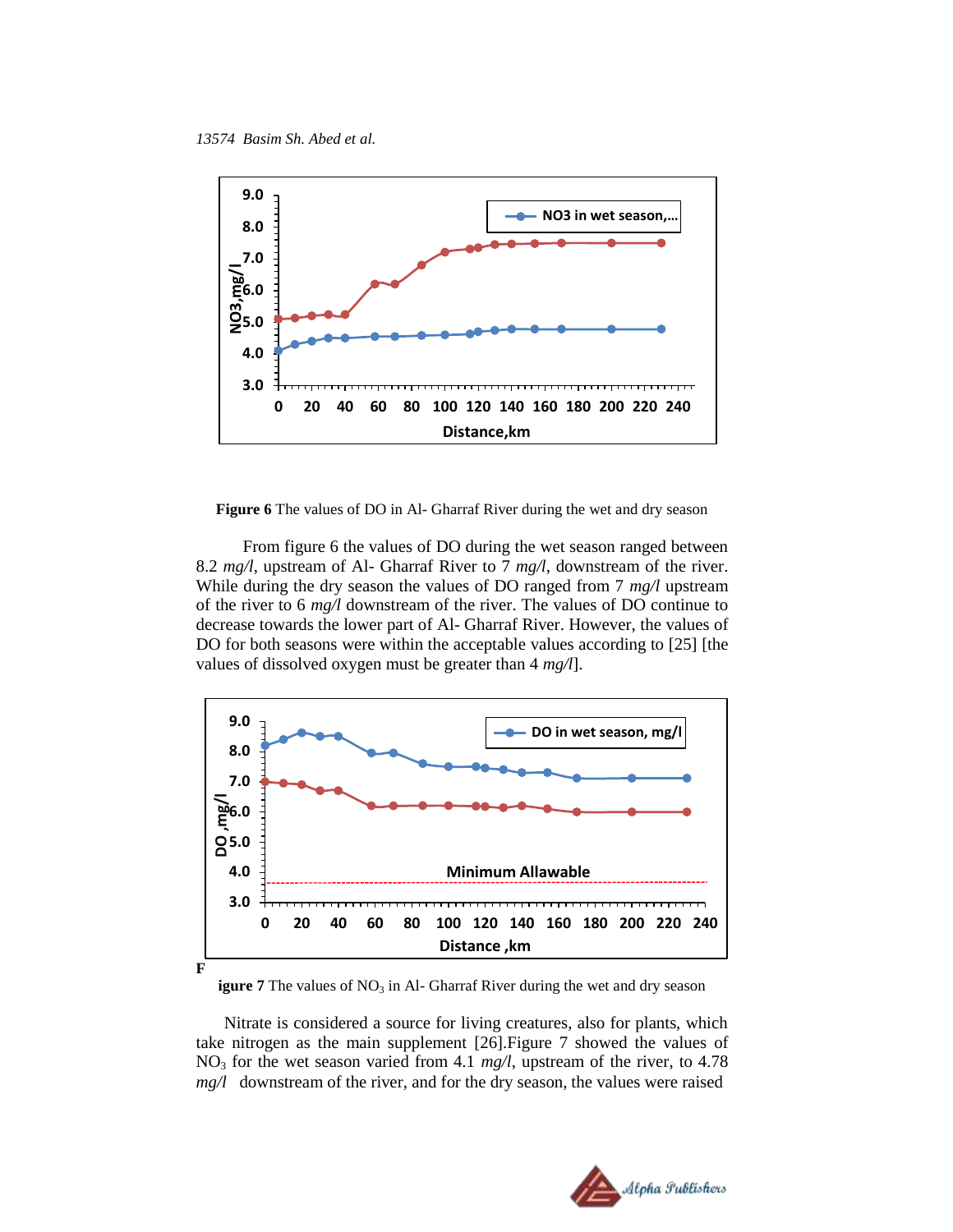to 5.1 *mg/l* upstream of the river and 7.5 *mg/l* downstream of the river. The values of  $NO<sub>3</sub>$  were within the standard for both seasons, according to [27] the values of nitrate must be less than 10 *mg/l*, and also according to both World Health Organization [28][29] Iraqi quality standards, the values of  $NO<sub>3</sub>$  must be less than 50 *mg*/*l*.



**Figure 8** The values of PO<sub>4</sub> in Al- Gharraf River during the wet and dry season

Phosphate is considered a source for creatures and plant's growth but only within the permissible limits because the high concentration of it can increase Eutrophication. Domestic Sewage, cleaners- detergent, and fertilizers are the main sources of Phosphate [30].From figure 8, the values of PO<sup>4</sup> in Al-Gharraf River during the wet season were ranged from 0.13 *mg/l*, upstream of the river to 0.62 *mg/l* downstream of the river and these values increased during the dry season and it ranged from 0.2 *mg/l* to 0.72 *mg/l*.The concentration values for  $PO_4$  in Al-Gharraf River for all seasons were within the accepted range according to  $(IQS, 2009)$ , the values of  $PO<sub>4</sub>$  must be less than 3 *mg/l*.

# **6 Conclusions**

The following conclusions were extracted from the present study:

- The WQM was calibrated for the period from February to May 2015 and the values of the determination coefficient and RMSE for  $PO<sub>4</sub>$  and NO3were 0.95 and 0.2 *mg/l* respectively. While the determination coefficient and RMSE for CBOD were 0.94 and 0.5 *mg/l* respectively, also these values for DO were 0.96 and 0.1 *mg/l* respectively.
- The validation of the WQM period was from Jun to October 2015. The determination coefficient value and RMSE value for  $PO<sub>4</sub>$  and CBOD were

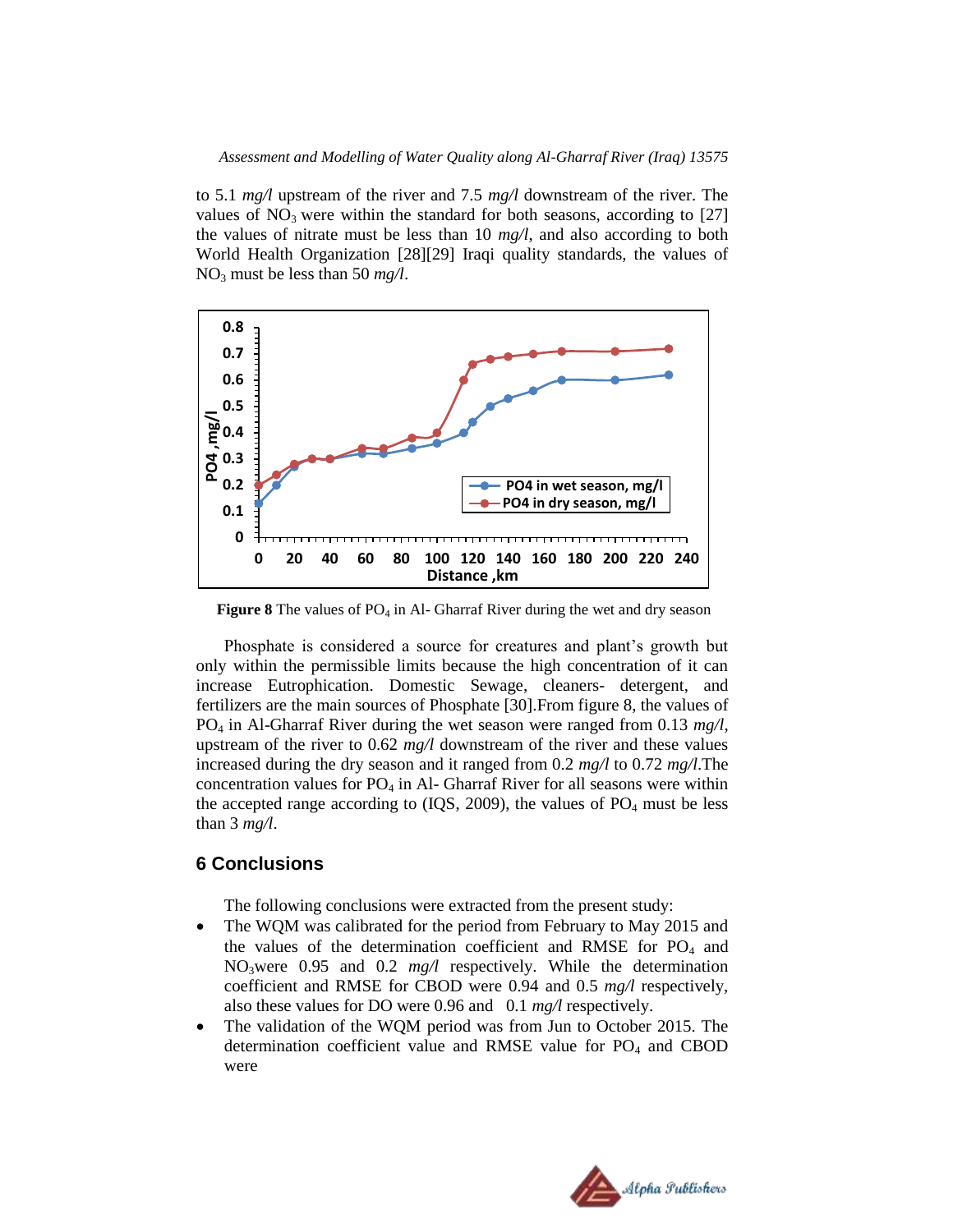0.98 and 0.1  $mg/l$  respectively, while  $R^2$  and RMSE for DO were 0.97 and 0.2  $mg/l$  respectively, for NO<sub>3</sub> the value of RMSE was 0.2  $mg/l$  and the value of  $R^2$  was 0.96. The WQM gives a good prediction for the values of chemical nutrients based on values of statistical indicators.

- The CBOD values in Al-Garraf River between Kut and Hay Cities were predicted between 8 to 10 *mg/l* in high flow season and between 11 to 15 *mg/l* during low flow season. This values affects the water quality in Al-Gharraf River at the upper reach during the low flow periods.
- The CBOD for the last 172 *km* which is located within Dhi Qar Governorate, for a distance located between (58 to 230 )*km*, ranged between 11 to 24 *mg/l* in high flow season and 15 to 27 *mg/l* in the low flow season. For both seasons the CBOD levels were out the suitable range. Therefore Al-Gharraf River within Dhi Qar Governorate is considered polluted in all seasons.
- The DO values during the wet season ranged from 8.2 upstream of the river to 7 *mg/l*, downstream of Al- Gharraf River. While the values of DO during the dry season ranged from 7 upstream of the river to 6 *mg/l* at its downstream. Overall values of DO were within the standard range.
- The values of  $NO_3$  during the wet season varied from 4.1  $mg/l$ , at the upstream of the river, to 4.78 *mg/l*, at the downstream, and for the dry season, the values were ranged from 5.1 *mg/l* at the upstream to 7.5 *mg/l* at the downstream of the river. The values of  $NO<sub>3</sub>$  were within the standard for both seasons.
- The predicted  $PO_4$  in Al-Gharraf River are within the permissible limits in all seasons. Its values during the low and high flow seasons were 0.2 to 0.72 *mg/l* and 0.13 *mg/l* to 0.62 *mg/l*, respectively.

# **7 Recommendations**

This section will highlight the recommendations suggested in the present study:

- The lower part of Al-Gharraf River located within Dhi Qar Governorate is considered more polluted than the upper reach of the river which lies between Kut and Hay Cities during all seasons according to the observed and evaluated chemical concentration values of  $(CBOD, DO, NO<sub>3</sub>)$  and PO4). Due to the accumulation of sewage discharge along the river towards the downstream, therefore maintenance and purification of the river are required to refine the water quality of the river in the polluted sites.
- The CBOD values increased above the accepted range during the dry season for the upper reach of Al-Gharraf River, and it makes this part of the river polluted in this season since the flowrate value is decreasing and decreases the aeration process. To solve this problem the flowrate upstream of Al-Gharraf River must more than  $230 \frac{m^3}{s}$  as MIF value.

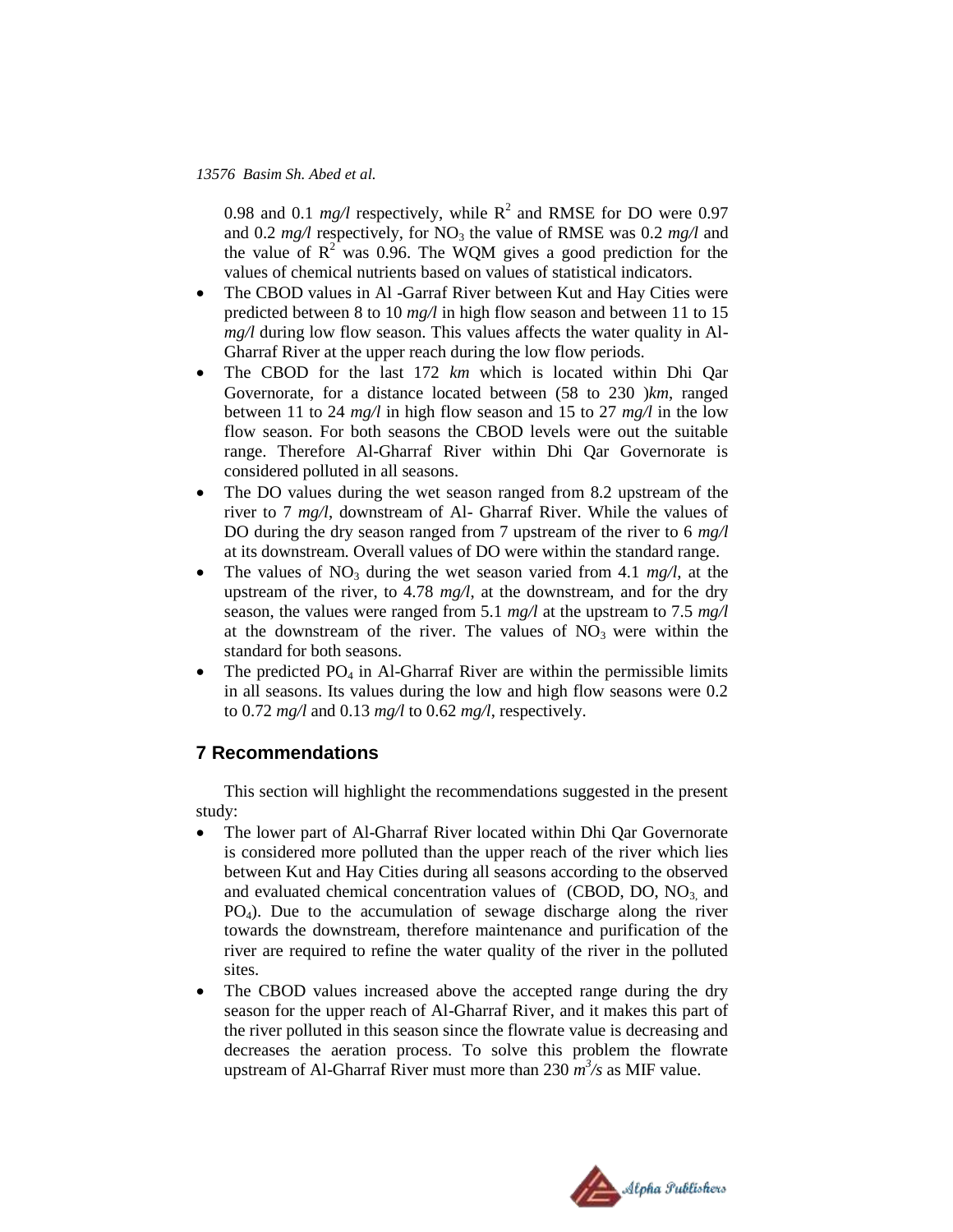*Assessment and Modelling of Water Quality along Al-Gharraf River (Iraq) 13577*

#### **References**

- [1] Taralgatti, P., Pawar, R., Pawar, G., Nomaan, M., and Limkar, C. "Water Quality Modeling of Bhima River by using HEC-RAS Software", International Journal of Engineering and advanced Advanced Technology, Vol.9, No.3, pp. 2886-2889,2020.
- [2] Daham, M., and Abed, B. "Simulation of Sediment Transport in the Upper Reach of Al-Gharraf River", Materials Science and Engineering, Vol.901, No.1, pp.1-11,2020.
- [3] Daham, M., and Abed, B. "One and Two-Dimensional Hydraulic Simulation of a Reach in Al-Gharraf River".Journal of Engineering, Vol. 7, No. 26, pp.28-44,2020.
- [4] Al-Husseini, K., and Alsalman, I. "Quarterly variation and their impact on phytoplankton dynamics in the Gharraf River environment in southern Iraq", Plant Archives, Vol. 20, No.1, pp.1354-1360, 2020.
- [5] Ewaid, S., Abed, S., Al-Ansari, N., and Salih, R. "Development and Evaluation of a Water Quality Index for the Iraqi Rivers", Hydrology,Vol. 7,No.67,pp.1-14.,2020
- [6] Butler BA, and Ford RG. "Evaluating relationships between total Dissolved solids (TDS) and total suspended solids (TSS) in a mininginfluenced watershed", Mine Water and the Environment, Vol. 37, No.1, pp.18-30, 2019.
- [7] Mohammed, A.Y., Arrar A. N., and Abed, A.A. "Roughness characteristics of Kut-Hay reach of Al- Gharraf River and its impact on the Hay regulator", Association of Arab Universities Journal of Engineering Sciences, Vol.25, No.5, 2018.
- [8] Mirza, N., and Nashaat, M. "An ecological assessment for interactionsbetween the physico-chemical of Gharaf river characteristics, Southern Iraq".Journal of Research in Ecology, Vol. 6, No. 2, pp.2244- 2263,2018.
- [9] Al-dabbas, M., Al-Shamma'a, A., and Al-Mutawki, K. "Evaluationof Gharraf River Water for different Uses, South Iraq", Iraqi Journal of Science, Vol. 59, No.3, pp.1697-1709, 2018.
- [10]Ewaid, S., and Abed, S. "Water quality index for Al-Gharraf River, southern Iraq".,Egyptian Journal of Aquatic Research, Vol. 43, No 2, pp.117-122,2017.
- [11]Ewaid, S. "Water quality evaluation of Al-Gharraf river by two water quality indices". Appl. Water Sci., Vol. 7, No. 7, pp. 3759-3765, 2017.
- [12]Ewaid, S. "Water Quality Assessment of Al-Gharraf River, South of Iraq by the Canadian Water Quality Index (CCME WQI)". Iraqi Journal of Science, Vol.57, No.2, pp.878-885,2016.

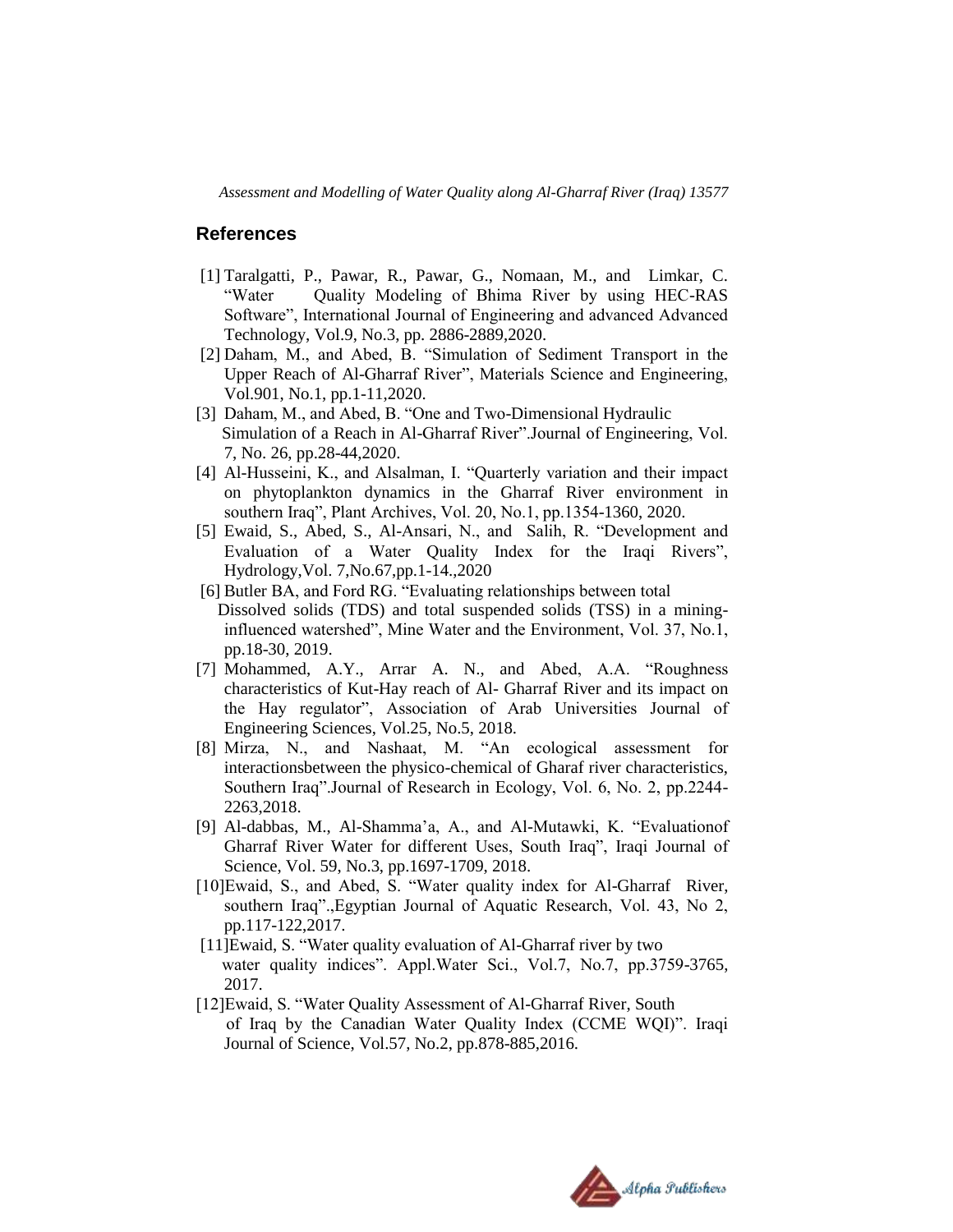- [13]Maatooq, J., Omran, H., and Aliwe, H. "Empirical Formula for Estimation the Sediment Load inShat AL-Gharaf River",Basrah Journal for Engineering Sciences, Vol.16, No1, pp.38-41, 2016.
- [14]Hubert, E., and Wolkersdorfer, Ch. "Establishing a conversion factorBetween electrical conductivity and total dissolved solids in South African mine waters", Water SA, Vol. 41, No.4, pp. 490-500,2015.
- [15]Ministry of Water Resources, MoWR, The General Authority for Surveying of the Ministry of Water Resources, Data on the cross-sections and coordinates of Al-Gharraf River,2012.
- [16]Ministry of Water Resources MoWR. Data on the water levels and hydraulic information of Al-Gharraf River, 2015-2019.
- [17]Weather-atlas, 2015-2020. Meteorological data of Iraq. Available Online:https://weather-and-climate.com/average-monthly-Windspeed,Bagdad,Iraq
- [18]Brunner, G.. "HEC-RAS River Analysis System 1D and 2D Modeling User Manual", US Army Corps of Engineers Hydrologic Engineering Center, 2016. Available online: http://www.hec.usace.army.mil/
- [19]Mustafa, A., Sulaiman, S., and Shahooth, S. "Application of QUAL2K for Water Quality Modeling and Management in the lower reach of the Diyala river", Iraqi Journal of Civil Engineering, Vol.11, No2, pp. 66-80, 2016.
- [20]Brown, L.C., and Barnwell, T.O.Jr. "The Enhanced Stream Water Quality Models QUAL2E and QUAL2E-UNCAS: Documentation and User Manual", USEPA, Environmental Research Laboratory, 1987.
- [21]O'Connor, D., and Dobbins W.. "Mechanisms of aeration in Natural streams". J. Sanitary Eng. Div. ASLE, Vol.83, No.6, pp.1–30, 1958.
- [22]Al-Dulaimi, A. G. "Evaluation of BOD and DO for Diyala River by Using Stream Water Quality Model", International Journal of Environmental Science and Development, Vol.8, No.8, pp.543-548, 2017.
- [23]Ismail, A., and Abed, G. "BOD and DO modeling for Tigris River at Baghdad city portion using QUAL2K model", Journal of Kerbala University (Scientific), Vol.11, No.3, pp.257 – 273,2013.
- [24]USEPA.The typical scale of CBOD results, 2016. Available online: http://maineenvironmentallaboratory.com
- [25]USEPA. Rates, constants, and kinetics formulations in surface water quality second edition, U.S. Environmental Protection Agency, 2006. Available at:http://www.ecy.wa.gov/.
- [26]Ell, MJ. "Total suspended solids (TSS)", NDDO Health (ed), North Dakota, USA, 2008.